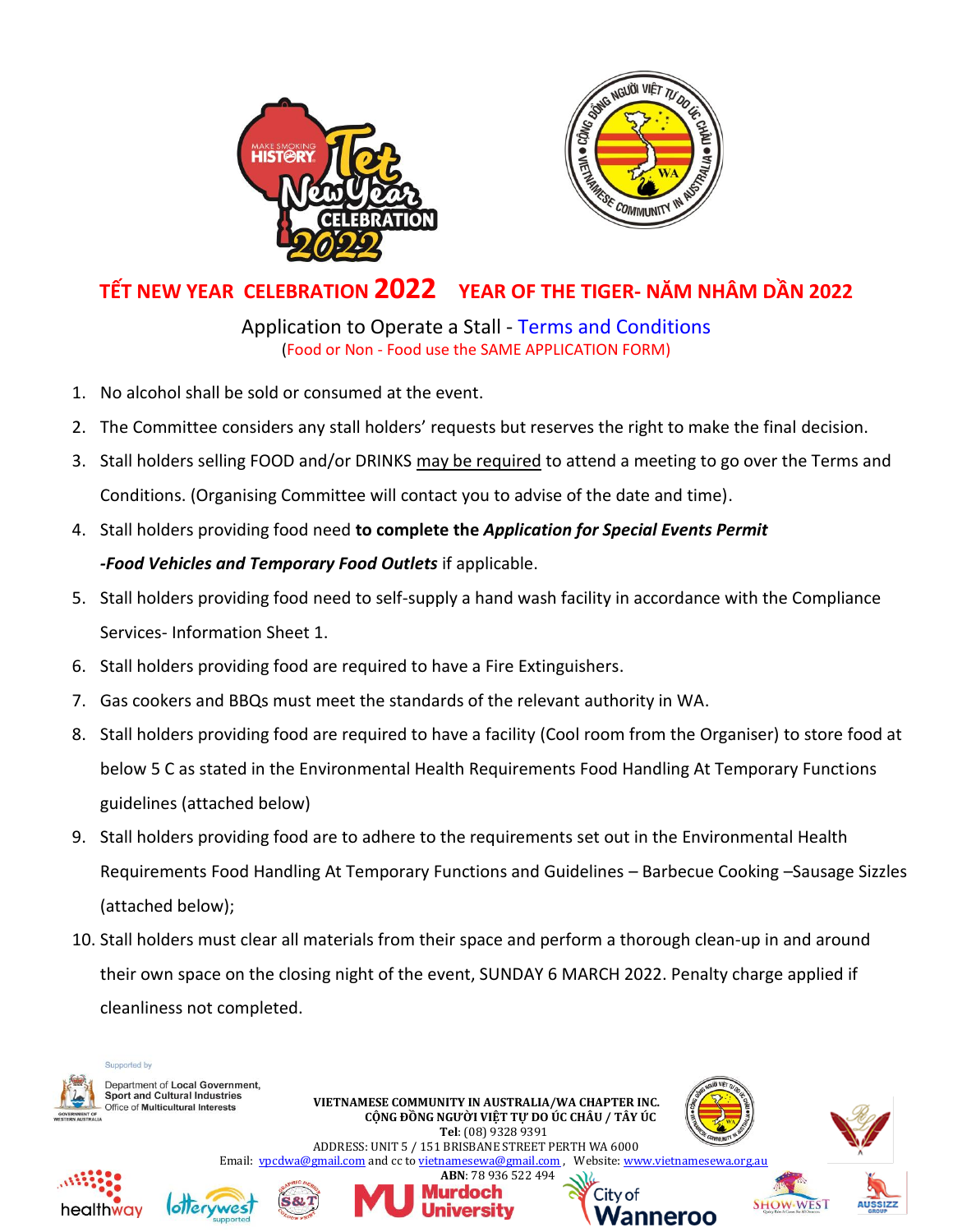11. The Organising Committee reserves the right to refuse applications that are deemed contradictory to the

Tet Festival spirit, or not complying with the Terms and Conditions.

12. The Organising Committee shall not be directly or indirectly liable for any loss, damage, or injury to any

individual or property during the official hours of the festival.

Declaration: I/we  $of$ acknowledge that I/we have read and understood the Terms and Conditions of Application to Operate a General Stall and where, applicable, the Compliance Services- Information Sheet 1, Environmental Health Requirements Food Handling At Temporary Functions guideline, Environmental Health Requirements Food Handling At Temporary Functions and Guidelines - Barbecue Cooking - Sausage Sizzles

I/we agree to the Terms and Conditions described in this information pack and I/we will comply with the requirements defined therein. I/we hereby apply for a space to be used at Tết Festival 2022, venue: PALOMA SKATE PARK, MARANGAROO, SATURDAY 5 OF MARCH (12.30pm -23:30pm) and SUNDAY 6 OF MARCH (12:00pm - 23:30pm) 2022.

Note: Stallholders can setup the Stall at around 12.30pm on Saturday 5 of March and should be ready to trade by opening time 6pm.

Signature of Applicant- (Ký tên)

(Date)

Please return this form to below address ASAP This form can be download from the VCA/WA website http://www.vietnamesewa.org.au Please contact us by email: vpcdwa@gmail.com and cc to cmthai50@gmail.com

#### Tết Nhâm Dần 2022 – Vietnamese Lunar New Year Celebration 2022 Application to Operate a General Stall (Đơn ghi danh gian hàng Hội Chợ Tết 2022)

Applicant's Details (Chi tiết của người ghi danh). Please fill all sections. Xin ghi đầy đủ mọi chi tiết.

Company/organisation name (Tên của công ty/ tổ chức): ABN #:

Contact person name (Tên của người liên lạc):

Address (Đia chỉ):

Telephone Number (Số điện thoại):

Mobile:

Email:

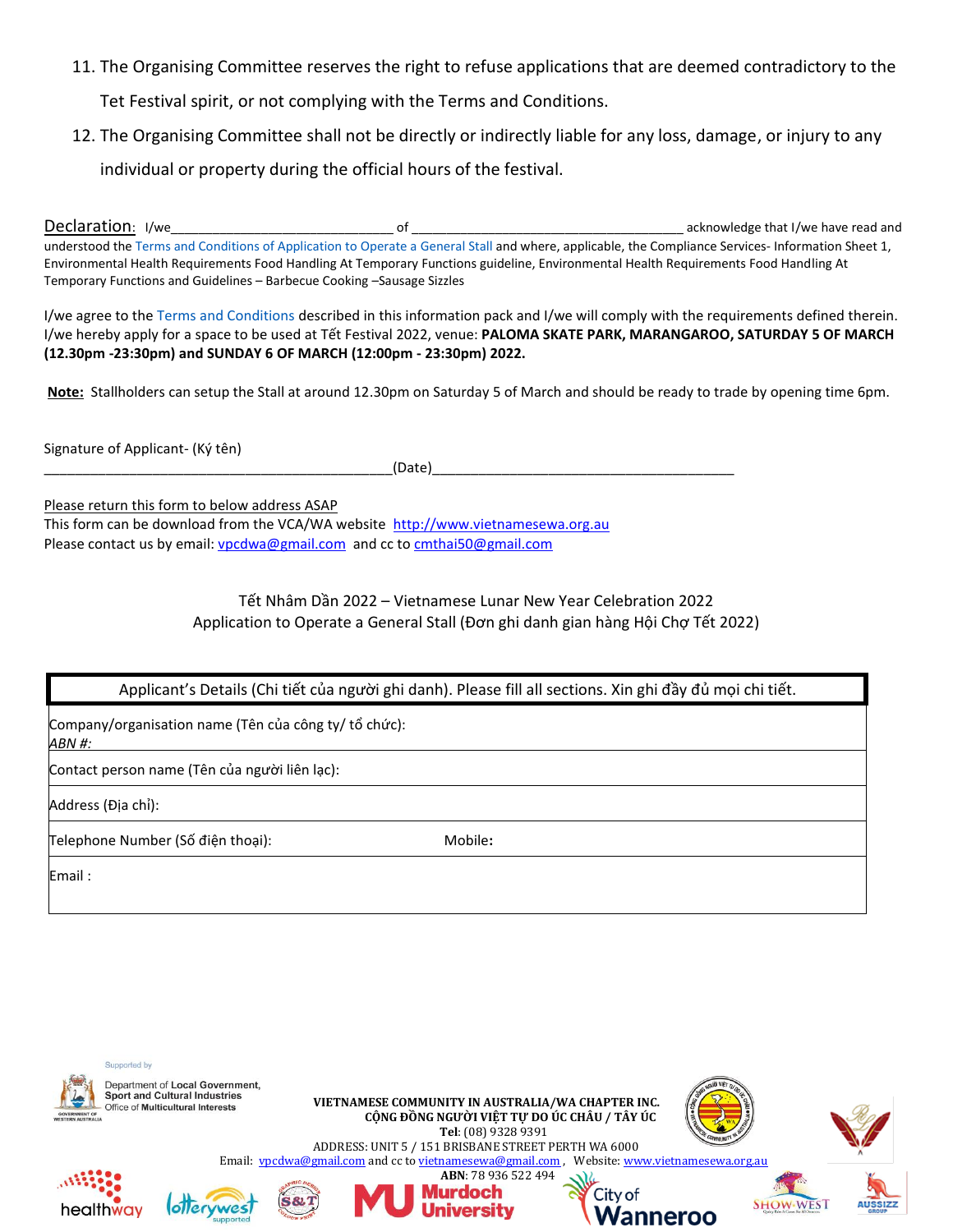| <b>Charges for 2 days of The Festival</b><br>One marquee 3m x 3 m + 2 tables + 12 chairs constitute a SINGLE UNIT as standard<br>Mỗi gian lều 3m x 3m sẽ bao gồm 2 bàn và 12 ghế<br>Please circle your Stall choice --- Xin khoanh tròn Stall nào minh muốn.<br>You can add more tables at Extra Charge. Nếu muốn thêm bàn phải trả phụ trội.<br>(One table will come with 6 chairs as standard, cannot separate. Tiêu chuẩn là mỗi bàn đi với 6 ghế. |                                                                                                                                                                             |                                              |  |  |
|-------------------------------------------------------------------------------------------------------------------------------------------------------------------------------------------------------------------------------------------------------------------------------------------------------------------------------------------------------------------------------------------------------------------------------------------------------|-----------------------------------------------------------------------------------------------------------------------------------------------------------------------------|----------------------------------------------|--|--|
|                                                                                                                                                                                                                                                                                                                                                                                                                                                       | <b>Stall A</b> $3mx3m + 2 tables + 12 chairs$                                                                                                                               | A1 \$500                                     |  |  |
|                                                                                                                                                                                                                                                                                                                                                                                                                                                       | $3mx3m + 2 tables + 12 chairs + 1/2 Cool room$                                                                                                                              | A2 \$650                                     |  |  |
|                                                                                                                                                                                                                                                                                                                                                                                                                                                       | $3mx3m + 2$ tables $+12$ chairs+ whole Cool room                                                                                                                            | A3 \$800                                     |  |  |
|                                                                                                                                                                                                                                                                                                                                                                                                                                                       | Stall B $3mx6m + 04$ tables + 24 chairs                                                                                                                                     | B1 \$850                                     |  |  |
|                                                                                                                                                                                                                                                                                                                                                                                                                                                       | $3$ mx6m + 04 tables + 24 chairs + half Coolroom                                                                                                                            | B2 \$1,000                                   |  |  |
|                                                                                                                                                                                                                                                                                                                                                                                                                                                       | $3mx6m + 04$ tables + 24 chairs + one Coolroom                                                                                                                              | B3 \$1,150                                   |  |  |
|                                                                                                                                                                                                                                                                                                                                                                                                                                                       | <b>Stall C</b> $6$ mx6m + 06 tables + 36 chairs                                                                                                                             | C1 \$900                                     |  |  |
|                                                                                                                                                                                                                                                                                                                                                                                                                                                       | $6$ mx6m + 06 tables + 36 chairs + half Coolroom                                                                                                                            | C2 \$1,050                                   |  |  |
|                                                                                                                                                                                                                                                                                                                                                                                                                                                       | $6$ mx6m + 06 tables + 36 chairs + one Coolroom                                                                                                                             | C3 \$1,200                                   |  |  |
| <b>Stall D</b>                                                                                                                                                                                                                                                                                                                                                                                                                                        | $6mx9m + 08$ tables + 48 chairs                                                                                                                                             | D1 \$1,000                                   |  |  |
|                                                                                                                                                                                                                                                                                                                                                                                                                                                       | $6mx9m + 08$ tables + 48 chairs + half Coolroom                                                                                                                             | D2 \$1,150                                   |  |  |
|                                                                                                                                                                                                                                                                                                                                                                                                                                                       | $6mx9m + 08$ tables & 48 chairs + one Coolroom                                                                                                                              | D3 \$1,300                                   |  |  |
| <b>Please note:</b>                                                                                                                                                                                                                                                                                                                                                                                                                                   | <b>Stall E</b> Food vans / drink station / Self supplied marquees<br>that the size is between 3m x 3m. Other sizes will be charged same rate as other stalls B, C, D above. | $E$ \$300 One table and Six chairs, provided |  |  |
|                                                                                                                                                                                                                                                                                                                                                                                                                                                       | <b>Extra table comes with 6 chairs</b><br>\$40.00 (as SINGLE unit)<br><b>Extra Coolroom half (shared)</b><br>\$150<br><b>Extra Coolroom whole (private)</b><br>\$300        |                                              |  |  |

Power, lighting, toilets and water will be provided at no extra cost. Điện nước toilet miễn phí. All Food Stalls needs to pay an Application fee for Street Trading Application Form (City of Wanneroo, included below) – Application fee: **\$100 (non-refundable) payable to the Vietnamese Community in WA** Gian hàng bán thức ăn phải đóng lệ phí \$100 cho Council (gởi về cho Cộng đồng) All food stalls need to have access to a mobile cool room as required by the Council (Tất cả các gian hàng bán thức ăn phải dùng mobile cool room, theo điều lệ của Council).

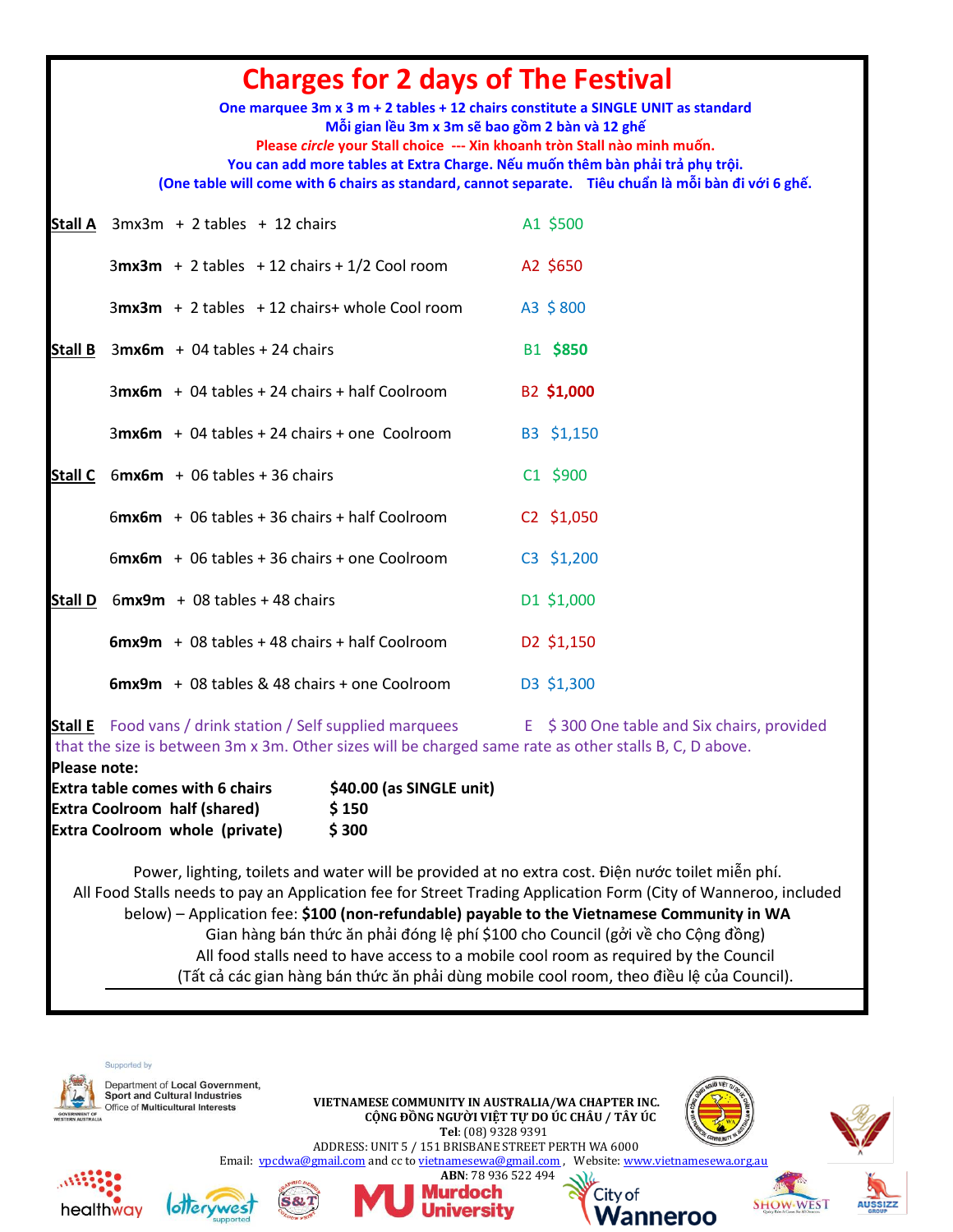|                                                                                                                                                                                                                                                                                                                                                                                                                                                                                                                                                                                                                                                                                                       | City of Wanneroo will inspect the food stalls at around 3 to 4 PM each day. Please ensure that your online                                                                                             |                                                                                           |                                 |                 |    |
|-------------------------------------------------------------------------------------------------------------------------------------------------------------------------------------------------------------------------------------------------------------------------------------------------------------------------------------------------------------------------------------------------------------------------------------------------------------------------------------------------------------------------------------------------------------------------------------------------------------------------------------------------------------------------------------------------------|--------------------------------------------------------------------------------------------------------------------------------------------------------------------------------------------------------|-------------------------------------------------------------------------------------------|---------------------------------|-----------------|----|
|                                                                                                                                                                                                                                                                                                                                                                                                                                                                                                                                                                                                                                                                                                       | I'AM ALERT TRAINING CERTIFICATE be clearly displayed in your stall.                                                                                                                                    |                                                                                           |                                 |                 |    |
|                                                                                                                                                                                                                                                                                                                                                                                                                                                                                                                                                                                                                                                                                                       | To complete please go to http://www.Imalert.com.au/foodsafety to complete it.                                                                                                                          |                                                                                           |                                 |                 |    |
| Total cost:<br>Application fee (non-refundable):<br>Add stall fee (type A1/A2/A3/B1/B2/B3/C1/C2/C3/D1/D2/D3/E):<br>Add extra table:<br>Add extra chair:<br>Total amount TO BE PAID on 15 JANUARY 2022 to secure a place.<br>Add: GST<br><b>Total</b><br><b>Please pay by bank transfer to:</b>                                                                                                                                                                                                                                                                                                                                                                                                        |                                                                                                                                                                                                        |                                                                                           | $\frac{1}{2}$<br>no GST applied |                 |    |
| <b>Vietnamese Community WA</b>                                                                                                                                                                                                                                                                                                                                                                                                                                                                                                                                                                                                                                                                        |                                                                                                                                                                                                        |                                                                                           |                                 |                 |    |
| <b>Commonwealth Bank</b>                                                                                                                                                                                                                                                                                                                                                                                                                                                                                                                                                                                                                                                                              | BSB # 066118                                                                                                                                                                                           | <b>Account #1023 6058</b>                                                                 |                                 |                 |    |
| Name of Stall (tên của gian hàng):                                                                                                                                                                                                                                                                                                                                                                                                                                                                                                                                                                                                                                                                    |                                                                                                                                                                                                        |                                                                                           |                                 |                 |    |
| Description of Stall Merchandise: (Nêu rõ các mặt hàng sẽ bán trong gian hàng):                                                                                                                                                                                                                                                                                                                                                                                                                                                                                                                                                                                                                       |                                                                                                                                                                                                        |                                                                                           |                                 |                 |    |
| Declaration: I/we,                                                                                                                                                                                                                                                                                                                                                                                                                                                                                                                                                                                                                                                                                    |                                                                                                                                                                                                        |                                                                                           |                                 |                 | οf |
| have read and understood the Terms and Conditions of Application to Operate a Stall and where, applicable, the Compliance Services- Information Sheet 1, Environmental<br>Health Requirements Food Handling At Temporary Functions guideline, Environmental Health Requirements Food Handling At Temporary Functions and Guidelines -<br>Barbecue Cooking -Sausage Sizzles<br>I/we agree to the Terms and Conditions described in this information pack and I/we will comply with the requirements defined therein. I/we hereby apply for space to be<br>used as described above for my/our use at Tết Festival 2022<br>Note: Stall Operators can setup the Stall at around 12pm on Saturday 5/3/2022 | and <b>must be ready</b> for trading by the opening time 6pm.                                                                                                                                          |                                                                                           |                                 |                 |    |
| (Signature of Applicant- (Ký tên))                                                                                                                                                                                                                                                                                                                                                                                                                                                                                                                                                                                                                                                                    |                                                                                                                                                                                                        |                                                                                           | (Date)                          |                 |    |
| <b>Contacts:</b><br>Vietnamese Community Office on 93289391<br>Email vpcdwa@gmail.com please cc to cmthai50@gmail.com<br>Submitting your Application before 15.1.2022.                                                                                                                                                                                                                                                                                                                                                                                                                                                                                                                                |                                                                                                                                                                                                        |                                                                                           |                                 |                 |    |
| PLEASE DO NOT SEND any application forms or Trading Licenses to City of Wanneroo.<br>PLEASE FORWARD THEM TO US AS THE ORGANISING COMMITTEE.                                                                                                                                                                                                                                                                                                                                                                                                                                                                                                                                                           |                                                                                                                                                                                                        |                                                                                           |                                 |                 |    |
| Supported by<br>Department of Local Government,<br><b>Sport and Cultural Industries</b><br>Office of Multicultural Interests                                                                                                                                                                                                                                                                                                                                                                                                                                                                                                                                                                          | VIETNAMESE COMMUNITY IN AUSTRALIA/WA CHAPTER INC.<br>ADDRESS: UNIT 5 / 151 BRISBANE STREET PERTH WA 6000<br>Email: ypcdwa@gmail.com and cc to yietnamesewa@gmail.com, Website: www.vietnamesewa.org.au | CỘNG ĐỒNG NGƯỜI VIỆT TỰ DO ÚC CHÂU / TÂY ÚC<br>Tel: (08) 9328 9391<br>ABN: 78 936 522 494 |                                 |                 |    |
| healthway                                                                                                                                                                                                                                                                                                                                                                                                                                                                                                                                                                                                                                                                                             |                                                                                                                                                                                                        | <b>Murdoch</b>                                                                            | City of<br><b>Nanneroo</b>      | <b>SHOW-WES</b> |    |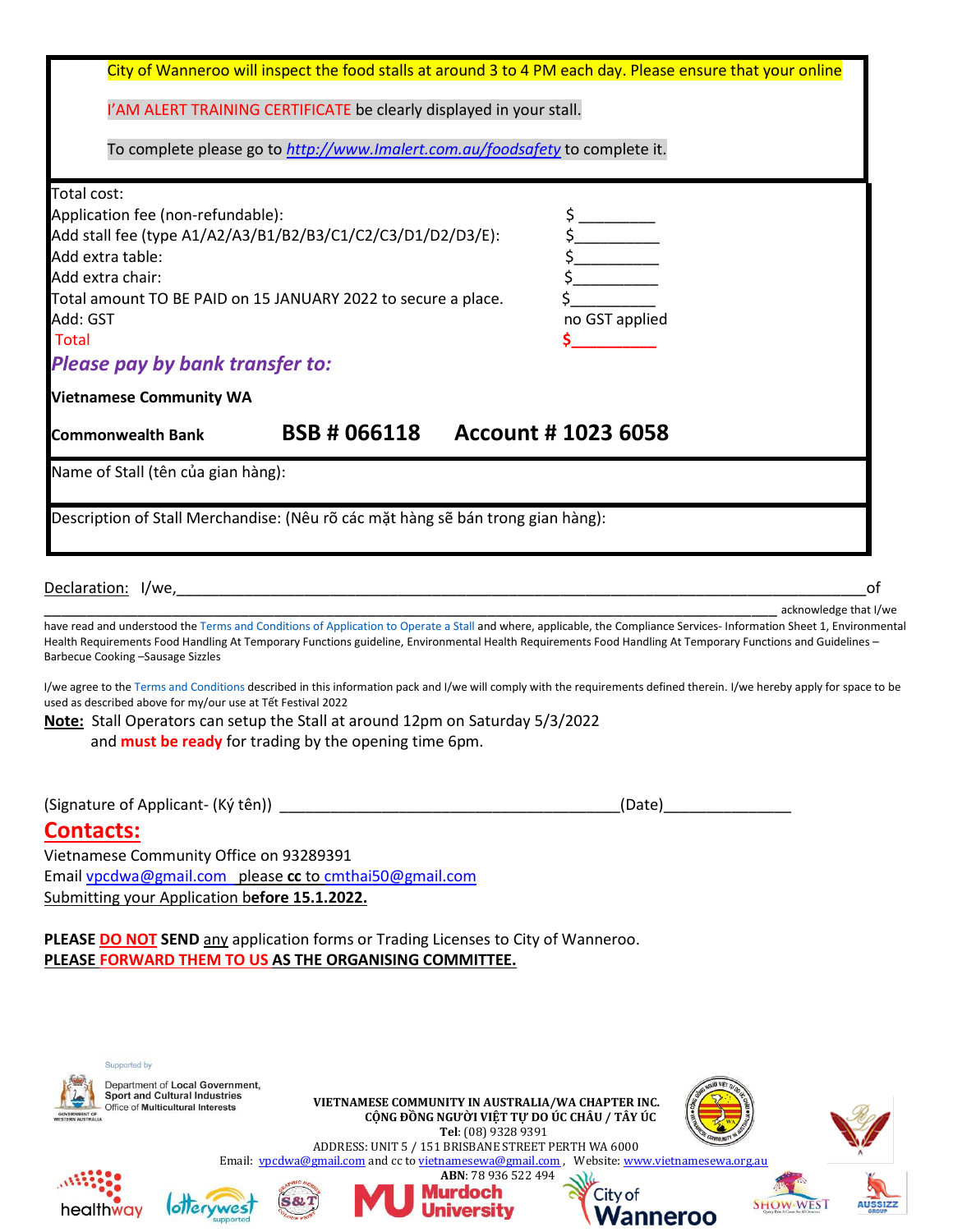| LOCAL GOVERNMENT ACT 1995                                |
|----------------------------------------------------------|
| CITY OF WANNEROO TRADING IN PUBLIC PLACES LOCAL LAW 1999 |
| [Clause 30]                                              |

#### Application for a Street Trading Licence

| To: | <b>Chief Executive Officer</b> |
|-----|--------------------------------|
|     | City of Wanneroo               |

I/We,

(Full name of applicant/s)

οf

(Residential address of applicants/s)

apply for a license to conduct street trading within the City of Wanneroo.

#### **Applicant Detail**

| Name of Business or Organisation:         |  |  |
|-------------------------------------------|--|--|
| Are you a Charitable Organisation:        |  |  |
| Postal Address (If different from above): |  |  |
|                                           |  |  |

| Contact Details: | [home    | work' |
|------------------|----------|-------|
|                  | (mobile) |       |
|                  | (fax)    |       |

How many assistants, other than the applicant, are expected to be employed or otherwise engaged in trading?

**Location Detail** 

Location of proposed trading activity (plan should be submitted indicating the precise location):

#### **Event details (If Applicable)**

| <b>Event Name and Organiser</b>                                            |  |
|----------------------------------------------------------------------------|--|
| Event Location                                                             |  |
| Proposed Dates of Operation                                                |  |
| Proposed hours of Operation                                                |  |
| Has permission been given by the event organiser to operate at this event? |  |

#### Details of Trading Vehicle (If Applicable)

Detailed accurate plan and description of proposed vehicle to be used for trading (including size, license plate etc.) colour photographs to be attached

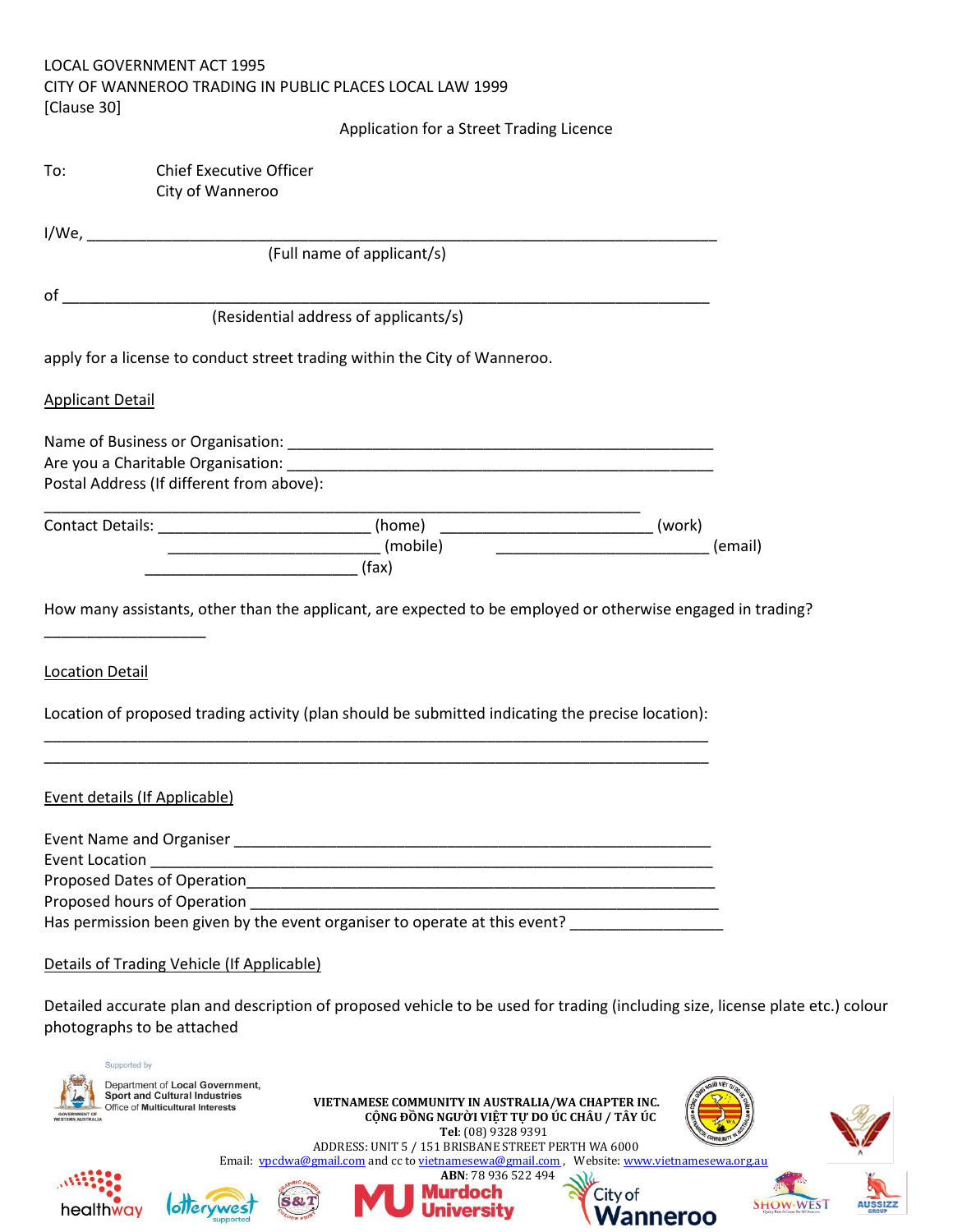# **Details of Proposed Temporary Food Premises (If Applicable)**

Dimensions and Type of Structure:

Please submit with application a floor plan detailing the following: (see information sheet below)

Hand washing facilities Sinks Serveries and cooking equipment **Benches** Toilet facilities for staff Please contact the organiser on 93289391 for assistance

**Food and Equipment Details** 

Details of the type of food to be sold:

Details of how the food is to be stored:

Details of how the food temperature is to be controlled:

Details of any other food preparation equipment to be used:

Do you prepare any food at a permanent food premises? If yes please provide details and a copy of appropriate council approval:

Details of trade and customer waste disposal provision including any liquid waste:

#### Details of where the food is to be stored when vehicle/stall is not in operation:

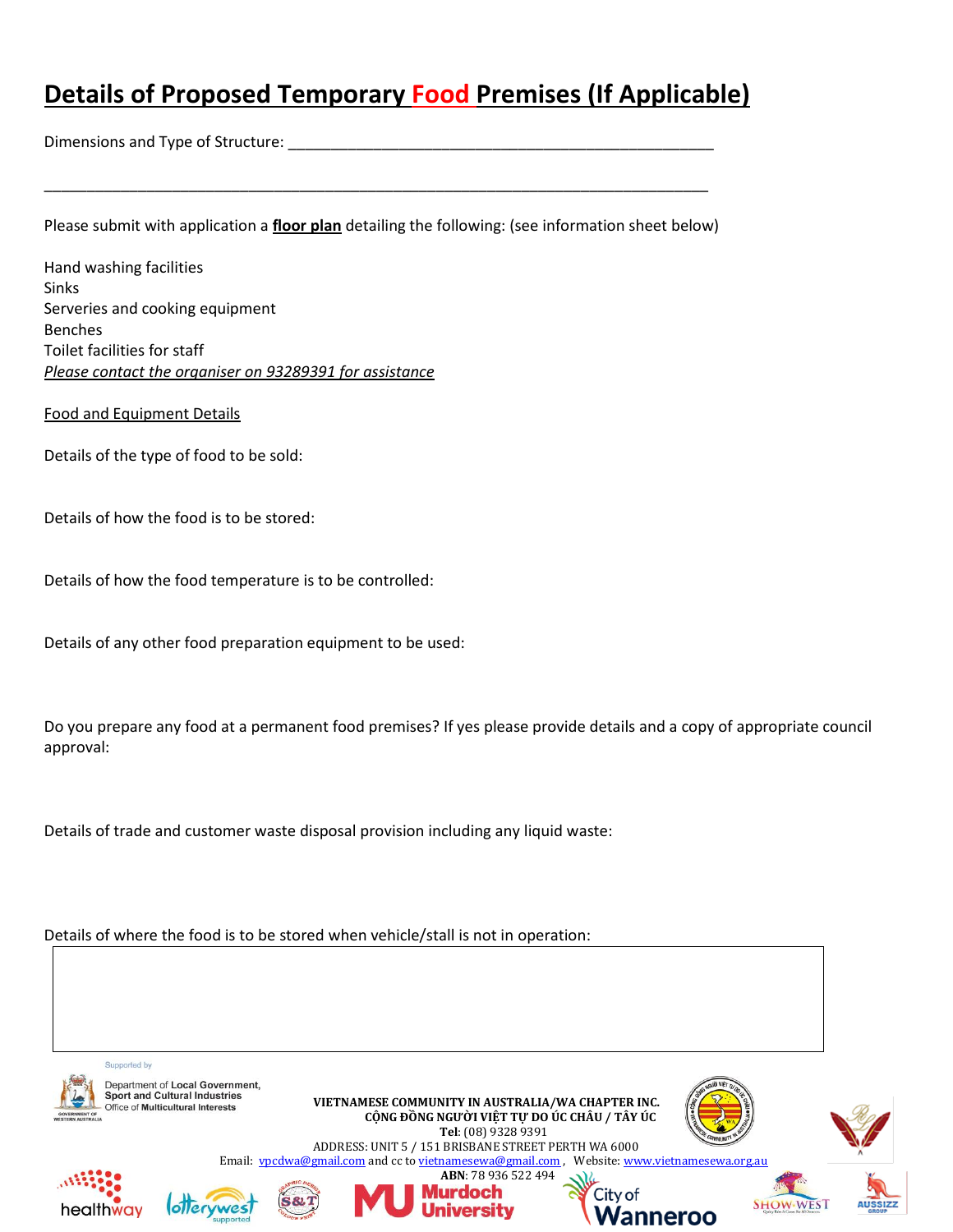Are the water, electricity and gas supplies self-contained or from an external source? If any are from an external source please specify from where they are obtained?

| Water:       |  |  |
|--------------|--|--|
| Electricity: |  |  |
| Gas:         |  |  |

Please check that you have completed all the relevant sections of the form and provided as much detail as possible. If there is not enough space on the form please provide additional details on a separate piece of paper.

Please ensure that the application is submitted at least eight weeks prior to the actual event to allow sufficient time for processing and consideration.

Please enclose a copy of a public liability insurance policy (minimum value of \$5 million), indemnifying the City of Wanneroo against all actions, suits, claims, damages, losses and expenses made against or incurred by the City of Wanneroo arising from any activity, action or thing performed or erected in accordance with the license has been attached to this application.

Declaration: I/We agree to abide by all conditions of the Trading in Public Places Local Law 1999. I/We agree to indemnify the City of Wanneroo against all actions, suits, claims, damages, losses and expenses made against or incurred by the City of Wanneroo arising from any activity, action or thing performed or erected in accordance with the License.

#### LOCAL GOVERNMENT ACT 1995

TRADING IN PUBLIC PLACES LOCAL LAW 1999

PART 5-STREET TRADING

#### **Prohibition**

28. A person shall not carry on trading in any street or public place-

Unless that person is the holder of a valid and current street trading license or assistant specified in the  $(a)$ 

license; and

- $(b)$ Otherwise than in accordance with-
- $(i)$ The terms and conditions of the license; and
- The provisions of this local law.  $(ii)$

#### **Licence Restrictions**

29. (1) A Street trading licence is only transferable with the approval of the local government and on payment of the transfer fee.

 $(2)$ A licensee shall not permit any trading activity to extend beyond the specified portion of public place detailed in the plan approved as part of the license.

The issue of a street trading licence does not confer exclusive possession or use of that portion of the  $(3)$ street, or public place subject of the licence.

#### **License Application**

30. Applications shall be in the form provided for the purpose and shall be forwarded to the local government  $(1)$ together with the-

 $(a)$ Application and license fee;

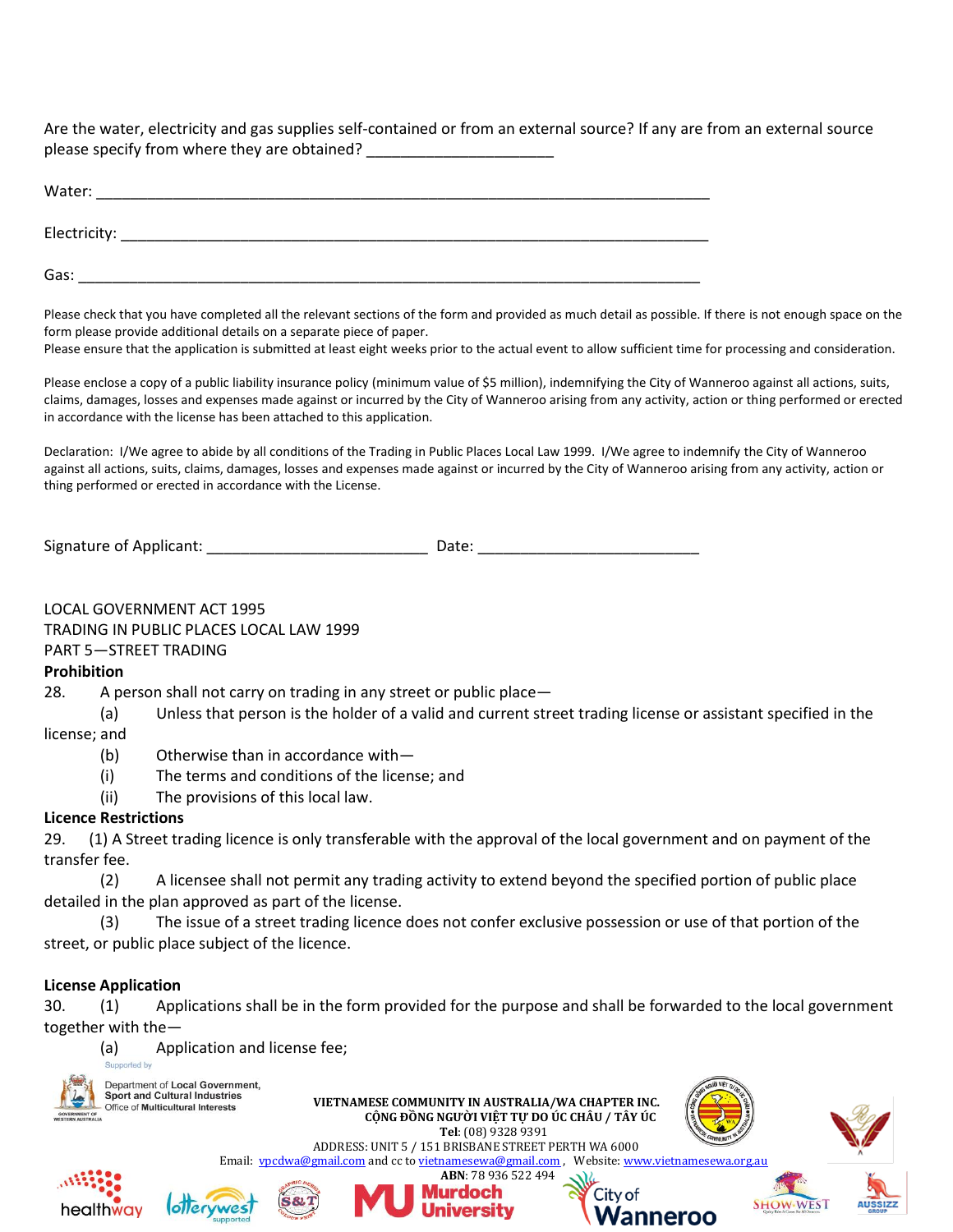- (b) Number of assistants to be employed in the trading at any one time;
- (c) plans of the proposed location, plus days and hours of operation;
- (d) Proposed goods, wares, merchandise or services for which trading will be carried on;

(e) Detailed, accurate plan and description of any proposed stall, stand, table, structure or vehicle to be used for trading; and

(f) Name and address of the person responsible for complying with any conditions imposed by the license, where the applicant is a corporation.

#### **Street Trading License**

31. A street trading license shall—

(a) Be issued on the form used for the purpose;

(b) Include the location, days and hours of operation and for mobile traders may include a predetermined approved route or area;

- (c) Detail the goods, wares, merchandise or services for which trading are approved under the license;
- (d) Limit the number of persons that may carry on trading at any time; and
- (e) Detail any other terms and conditions imposed with the license.

### **Term and Validity of License**

32. Subject to clause 12 and except where otherwise stated in this local law, a street trading license remains valid until—

(a) The expiry date stated in the license is reached;

(b) Approved changes are made to an existing license, including an increase or reduction in area subject of the license, or conditions under which the license was granted;

(c) the public liability insurance policy, where required in accordance with clause 47 lapses, is cancelled or is no longer in operation; or

(d) The license is cancelled by the local government;

And in any of these events an application must first be made and a new license issued before any trading can continue or proposed changes can be made, as the case may be.

#### **Responsibilities of Licensee**

- 33. (1) The licensee shall—
	- (a) Display a copy of the Street Trading License;

(b) Ensure that the licensed area is attended either by the licensee or an assistant, at all times when trading is being undertaken;

(c) Keep any stall, stand, table, structure or vehicle specified in the license in a clean, safe condition and in good repair;

(d) Keep the location specified in the license free from refuse and rubbish;

(e) Have the license available at all operation times and produce the license to any authorized person or any police officer when requested; and

(f) Remove any stall, merchandise and signs from the location to which the license applies and leave that location clean and vacant—

- (i) At the conclusion of the permitted hours of operation specified in the license; and
- (ii) Whenever trading is not taking place on the location to which the license applies.
- (2) The licensee shall not—

(a) Engage in or permit any trading in any goods, wares, merchandise or services other than those specified in the license;

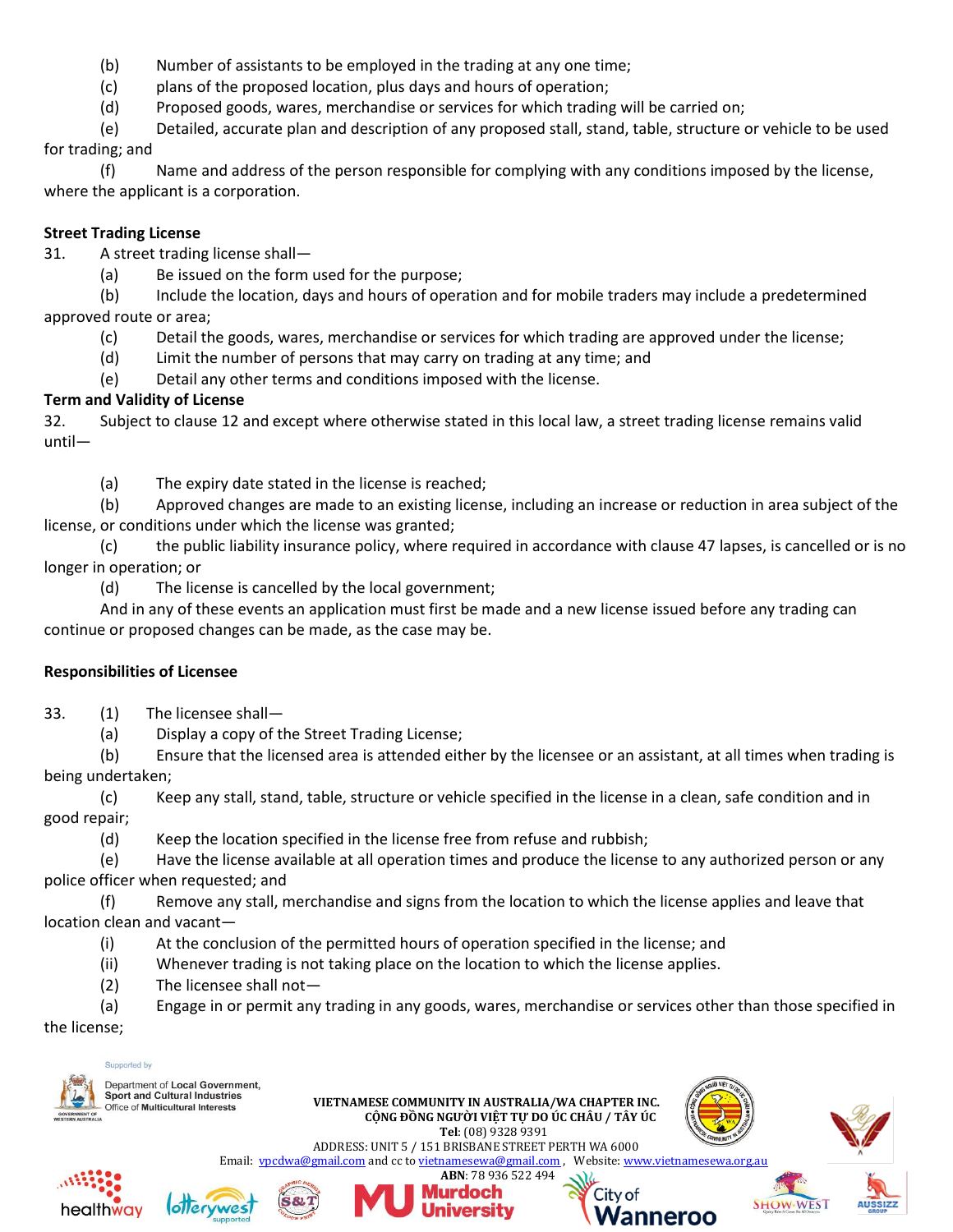(b) Cause, permit or suffer any nuisance to exist, arise or continue on or from the location to which the license applies;

(C) Deposit, place or store any goods, wares or merchandise on any street or public place, other than on the location to which the license applies;

(d) Obstruct the free passage of pedestrians on any footpath or pedestrian access way;

(e) use or display or permit to be used or displayed any advertisement, placard, poster, streamer, sign or signboard on or about the location specified in the license other than price tickets or labels on the permitted place not exceeding a total of 0.25 square metres of the licensed area;

(f) Erect and maintain any signs in accordance with sub clause (f) so as to obscure any other signage on or adjacent to the licensed area;

(g) Cry out or shout about or permit any other person to cry out or shout about any goods, wares, merchandise or services in any street or other public place;

(h) use or permit to be used any loud hailer, microphone, amplifier or other apparatus for making or transmitting sound, on or from the permitted place specified in the license, unless approved by the local government;

(i) use or permit to be used any record, tape, radio, bell, musical instrument or other instrument or device capable of being heard beyond the boundaries of the permitted place specified in the license unless approved by the local government;

(j) Use or permit to be used any flashing or intermittent lighting apparatus or device on or from the permitted place specified in the licence; or

(k) Use or permit to be used apparatus or device including flap or shelf whereby the dimensions of the stall are increased beyond that specified in the license.

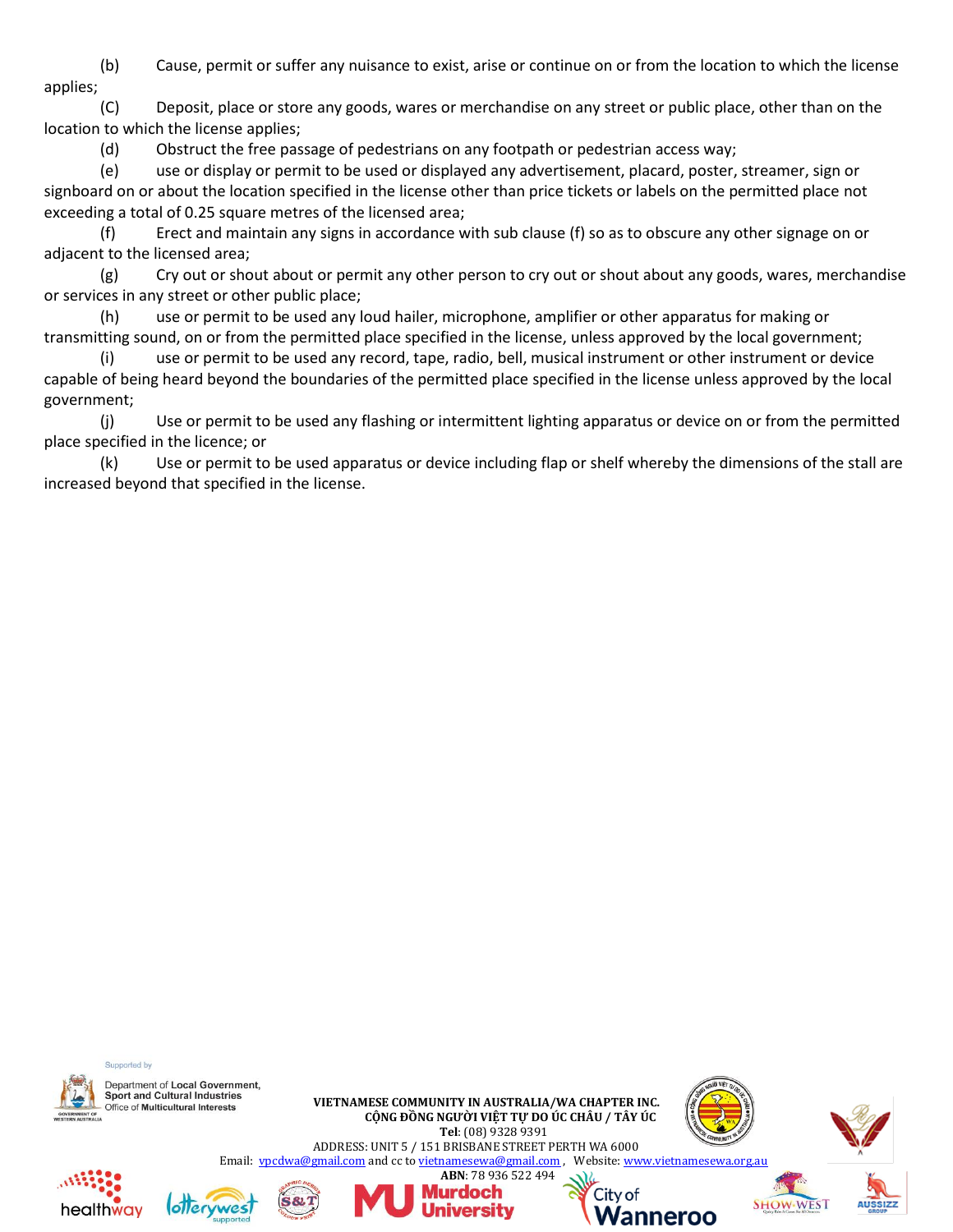## **Compliance Services - Information Sheet 1**

All stalls providing food are to be supplied with a hand wash facility with the following;



Any variation to these standard requirements must be agreed prior to the event. Stalls which do not comply with agreed conditions will not be allowed to operate.